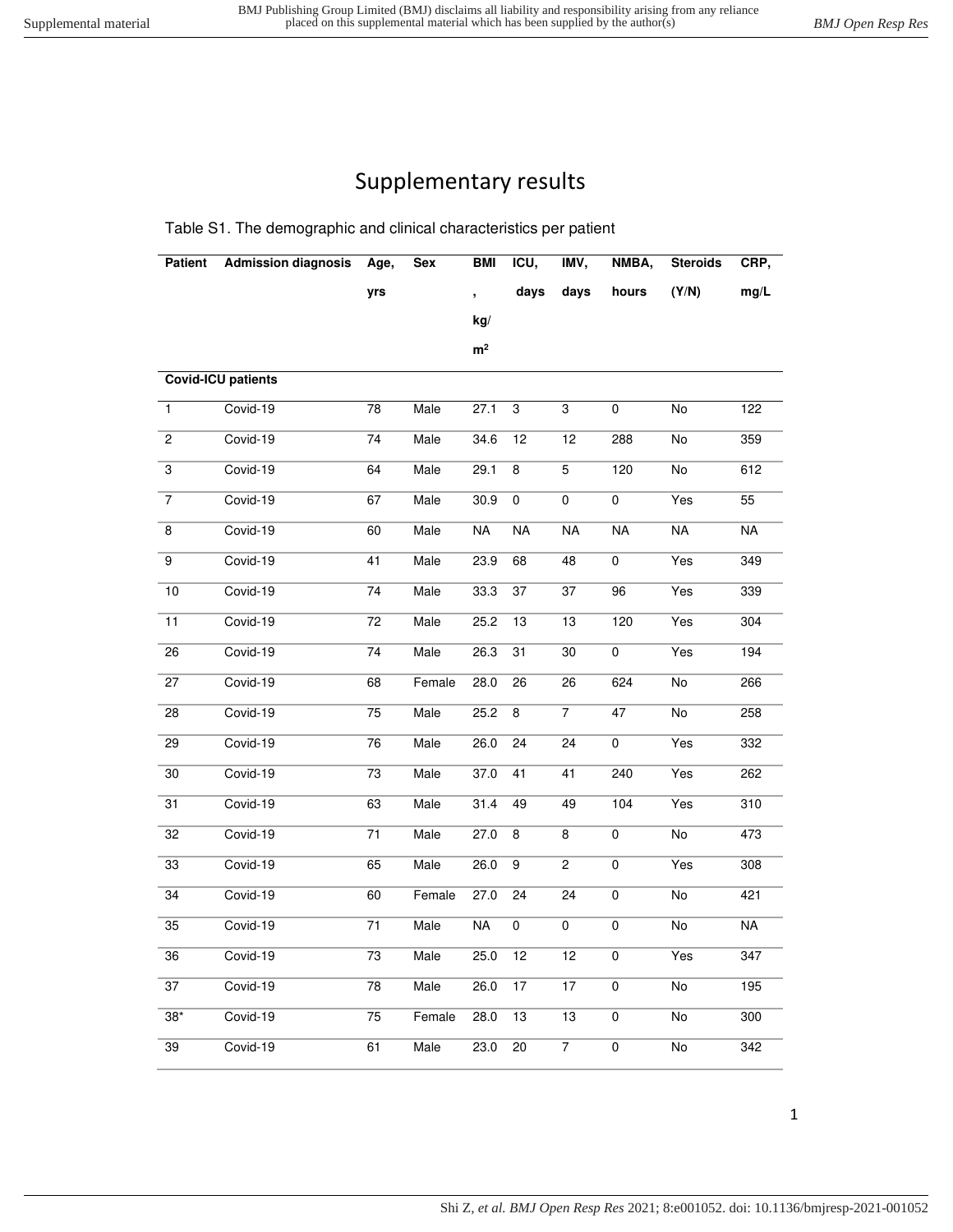| 40              | Covid-19                    | 61 | Male   | 37.0      | 14             | 14             | 0           | Yes       | 469       |
|-----------------|-----------------------------|----|--------|-----------|----------------|----------------|-------------|-----------|-----------|
| 41              | Covid-19                    | 61 | Female | 33.0      | 8              | 8              | 95          | <b>No</b> | 438       |
| 42              | Covid-19                    | 45 | Female | 29.4      | 11             | 11             | 41          | No        | 406       |
| $43*$           | Covid-19                    | 66 | Male   | 22.4      | $\overline{7}$ | 5              | 40          | <b>No</b> | 162       |
| 44              | Covid-19                    | 73 | Female | 27.5      | 30             | 30             | 20          | Yes       | 274       |
|                 | <b>Control-ICU patients</b> |    |        |           |                |                |             |           |           |
|                 | Sepsis after stem cell      |    |        |           |                |                |             |           |           |
| 12              | transplantation             | 65 | Male   | 23.9      | 12             | 12             | 0           | Yes       | 535       |
|                 | Sepsis after acute          |    |        |           |                |                |             |           |           |
| 15              | myeloid leukemia            | 64 | Female | 26.0      | 21             | 21             | 0           | Yes       | 536       |
| 16              | Influenza Pneumonia         | 66 | Male   | 21.8      | $\overline{7}$ | 0              | 0           | Yes       | 73        |
|                 | Sepsis after stem cell      |    |        |           |                |                |             |           |           |
| 17              | transplantation             | 67 | Male   | 20.9      | 12             | 12             | 288         | Yes       | 330       |
| 18              | Influenza Pneumonia         | 51 | Male   | 23.4      | $\overline{4}$ | 3              | $\pmb{0}$   | Yes       | 312       |
| 19              | Pulmonary hemorrhage        | 72 | Female | <b>NA</b> | <b>NA</b>      | $\mathbf{1}$   | 0           | No        | <b>NA</b> |
| $\overline{20}$ | ARDS after lobectomy        | 63 | Male   | 30.9      | 11             | 10             | 240         | Yes       | 426       |
| 21              | Influenza Pneumonia         | 70 | Female | 29.0      | 10             | 10             | 240         | Yes       | 303       |
|                 | Heart failure after         |    |        |           |                |                |             |           |           |
| 22              | aortic dissection           | 75 | Male   | 21.0      | 13             | $\overline{7}$ | 168         | <b>No</b> | 196       |
| 24              | Ventricular fibrillation    | 83 | Female | 25.4      | $\mathbf{1}$   | $\mathbf{1}$   | $\mathbf 0$ | <b>No</b> | <b>NA</b> |

\* Diaphragm specimen used for ACE-2 and SARS-CoV-2 qPCR assays, not for histology and RNAseq

assays. BMI, body mass index; ICU, intensive care unit; IMV, invasive medical ventilation; NMBA,

neuromuscular blocking agents; CRP, C-reactive protein.